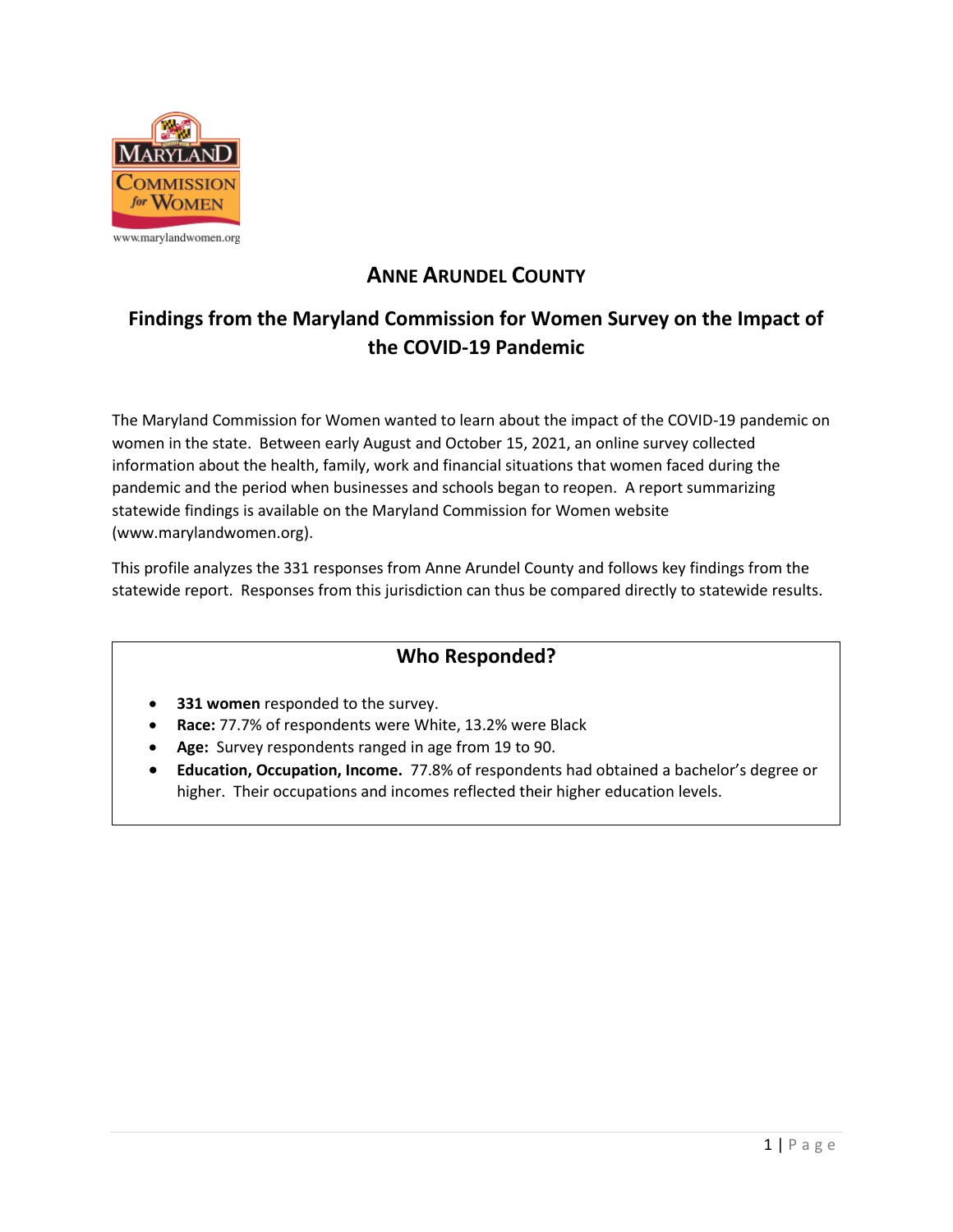## **Women's Health**

## **Physical health**

- $\checkmark$  38.7% of respondents delayed other medical care.
- ✓ 39.5% exercised less.
- $\checkmark$  49.8% of the women reported unwanted weight gain.

### **Mental and emotional health**

- $\checkmark$  66.1% experienced more anxiety or felt anxious more often.
- $\checkmark$  53.9% felt lonelier or more isolated.
- $\checkmark$  42.4% felt more depressed or depressed more often.
- $\checkmark$  37.6% had more difficulty sleeping.

# **The Pandemic and Work**

A series of questions asked women to report their job situation and that of their spouse/partner. In all cases, women fared worse.

### **Lost job**

- $\checkmark$  Respondent 8.5%
- $\checkmark$  Spouse/partner 4.8%

## **Employer reduced hours**

- $\checkmark$  Respondent 11.5%
- $\checkmark$  Spouse/partner 4.4%

## **Quit job because of family needs**

- $\checkmark$  Respondent 0
- $\checkmark$  Spouse/partner 0.4%

## **Quit for reasons not related to family**

- $\checkmark$  Respondent 2.0%
- $\checkmark$  Spouse/partner .7%
- $\checkmark$  2.5% of respondents had to take paid leave.
- $\checkmark$  4.5% had to take unpaid leave.
- $\checkmark$  17.0% of respondents did not feel safe at work, although only 4.5% indicated employers did not follow COVID safety guidelines.

## **Finances and the Pandemic**

Survey respondents fell on both ends of the financial continuum.

- $\checkmark$  13.6% increased their savings.
- $\checkmark$  7.7% relied on savings or other retirement income.
- $\checkmark$  6.3% received financial assistance from a state or federal program.